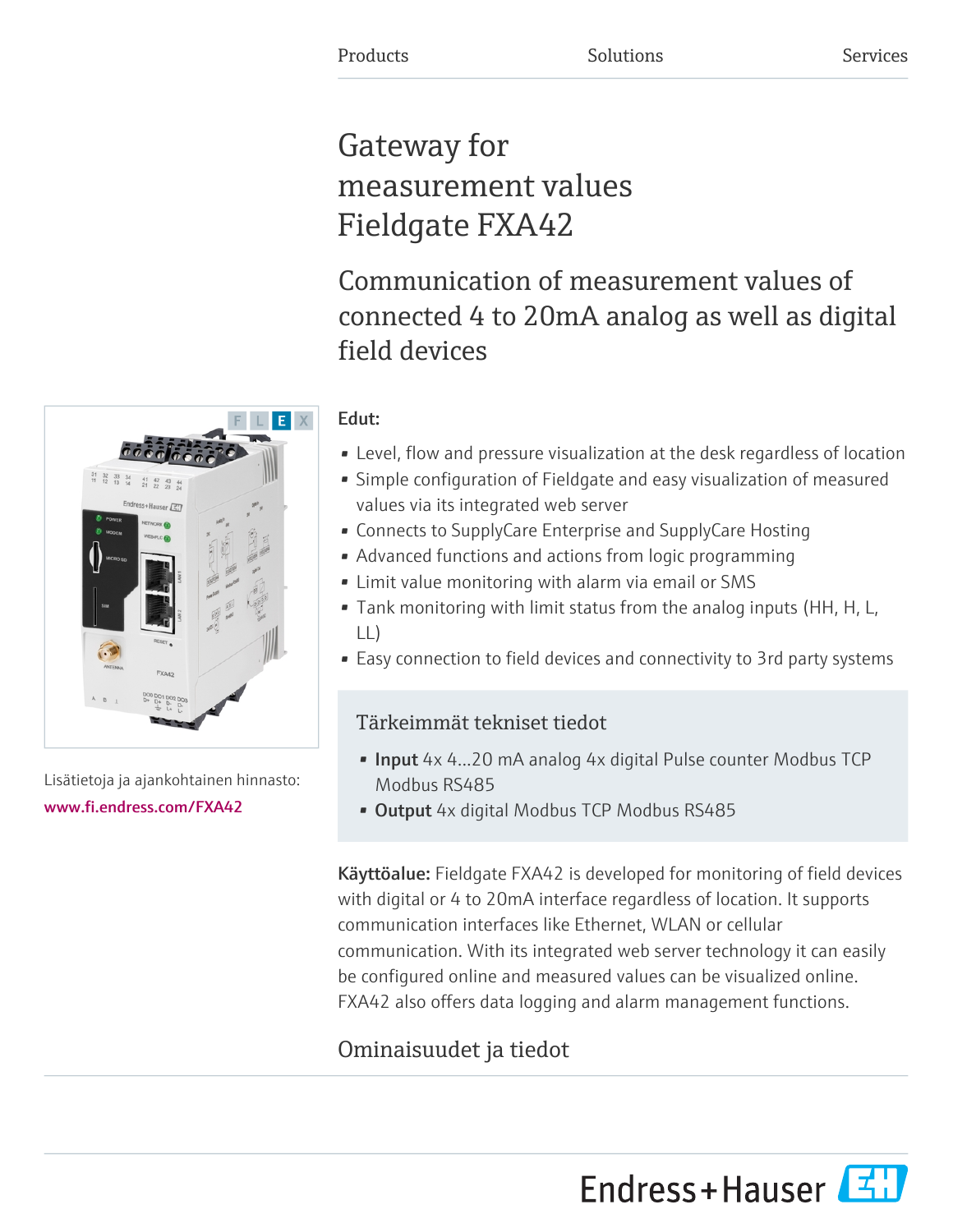#### Fieldbus components Mittausperiaate

Fieldgate

#### Function

Ethernet/analog or binary signal Gateway for SupplyCare with integrated Web server

#### Input

4x 4...20 mA analog 4x digital Pulse counter Modbus TCP Modbus RS485

#### **Output**

4x digital Modbus TCP Modbus RS485

#### Relay output signal type

None

#### **Memory**

SD Card 1GB

#### Power supply

24V DC

#### Dimensions (WxHxD)

45 mm x 100 mm x 115 mm (1.77" x 3.93" x 4.53")

#### Communication interface

Ethernet WLAN Cellular